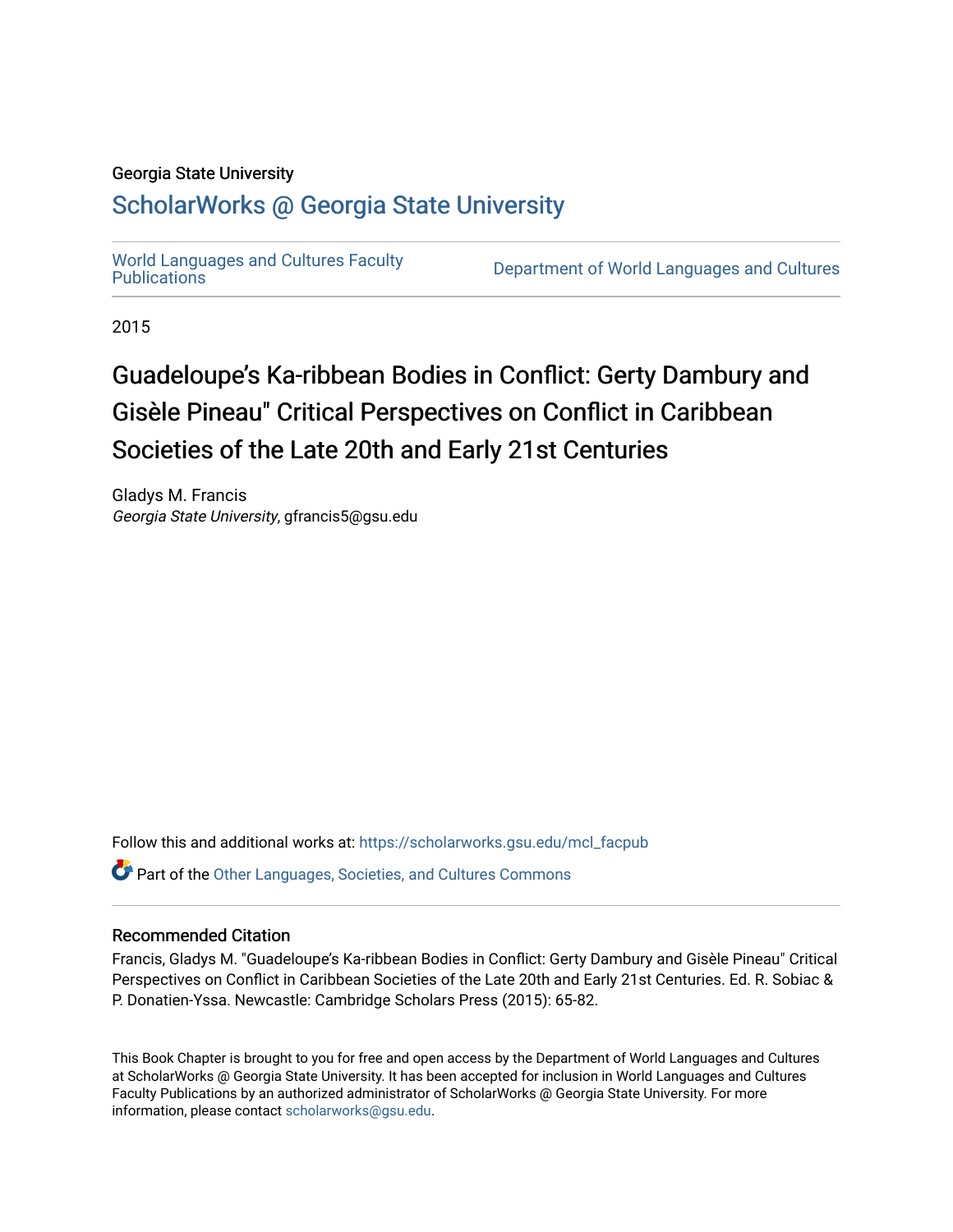## GUADELOUPE'S *KA-RIBBEAN* BODIES IN CONFLICT: GERTY DAMBURY AND GISÈLE PINEAU

### GLADYS M. FRANCIS GEORGIA STATE UNIVERSITY, ATLANTA GA USA

#### **Introduction**

Published in 2012, Gerty Dambury's novel *Les rétifs* [*A Restive People*] and Gisèle Pineau's *Cent vies et des poussières* [*Hundred Lives and Dust* or *Hundred Lives and Counting*] create and reveal cartographies of bodily pain in the context of the island of Guadeloupe (a French Overseas Department since 1946). *Les rétifs* expressly refers to the actual massacre that occurred in Pointe-à-Pitre in May 1967, when construction workers instigated a strike for a two franc pay increase and parity on social rights that led to military barbarism when the French authorities gave the order to shoot at the protesters. Four decades later, a modern Guadeloupe is unveiled in *Cent vies et des poussières* through the portrayal of a young woman named Gina, whose life in the ghetto is punctuated by eight pregnancies and the various challenges that such arduous conditions entail. Both texts unequivocally defy the silencing of sufferings. De facto, *Les rétifs* recalls painful passé historical events that have been obscured and disremembered through a classified "top-secret defence" status. Analogously, Pineau chooses to dualize Gina's story with that of a pregnant fugitive slave woman who once lived free in what is now Gina's decadent slum. The author divulges how heroic Maroons' stories have been divested, forgotten or replaced by snippets of speculation by descendants who have now become sufferers of a consumerist society.

This study examines the theme of conflict that consumes and haunts the texts' diegeses through original employments of rhythm and bodily movements. We seek to discern the roles of rhythm, dance and music central to the mapping of bodily pain exposed in these texts, analyze the placements, dis/placements and re/placement of these bodies in movement, and conjointly examine wherewith these paroxysmal displays of pain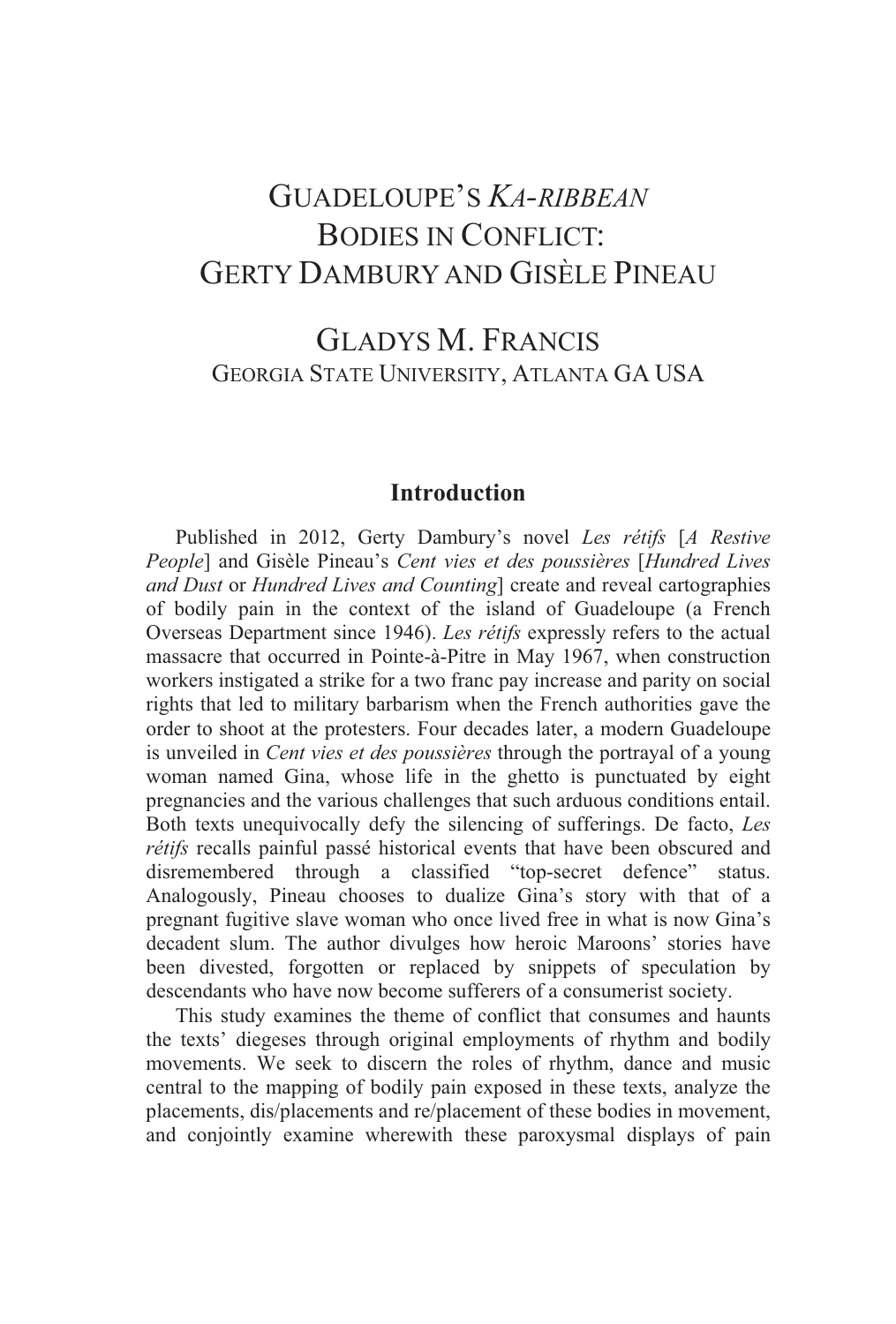generate a counter discourse to Western paradigms that anchor representations of the island as exotic and ecstatic. We will also reveal the ways in which Dambury and Pineau contrast one another in their representations of bodily conflicts. Our goal is to demonstrate that these Afra-writings foster a space of transgression that disrupts the inconspicuousness of the perpetrators and reinstates a zone of encounter in which *l'ailleurs* and *l'ici* engage in a dialogue. This dialogue is rather violent, but in it transgressional writing allows a process of deconstruction and reconstruction within the collective space of testimonials, female agency and the resisting *karibbean* body in movement—similar to the *ka* drum that is still the major symbol of resistance in Guadeloupe.

#### **Displacing. Amnesia, Memory, Atemporality, Reverted Esotericism and Immediacy**

Dimensions of time and space are utterly disjointed and jumbled in both texts. The amalgamation of past, present and future is combined with the maroonage of living bodies and spirits that pervade the voice and physical space of the main protagonists. This process contrives rhythmic dissonances that mirror the amplitude of the displacement of levels of consciousness, knowledge and discernment of the islanders with regard to their local history, because as Maryse Condé states in *La civilisation du bossale*: "There is no memory in the Caribbean ... No foundation myth, no genealogy of heroes or semi-legendary kings" (Condé 1978, 7–8). In this manner, in Pineau's text, it is Gina's mother (not a younger protagonist) who links the Guadeloupean ancestry line to that of "the Egyptians, our ancestors" (14), disrupting the false dominant paradigm of "our ancestors the Gals"—a process of historical reparation vocalized by the grandmother (the older generation).

The main protagonist of Dambury's novel is a schoolgirl, Emilienne, who lingers in the courtyard of her Pointe-à-Pitre house as she expects the return of her father after a few days. The text is organized in a threedimensional space; headmost, the private space of Emilienne's house, then the public space represented by descriptions of the urban city of Pointe-à-Pitre, Emilienne's school, and La Place de la Victoire (where the conflicts and killings will occur). These public and private spaces swivel on Emilienne's courtyard that undeniably serves as a central paradigm of the three-dimensional structure that it completes. *Cent vies et des poussières* is constructed on a similar ternary structure with the exception that the private space encloses Gina's belly (through her pregnancies), her private home, and particularly the ghetto of *La Ravine claire*. The public space is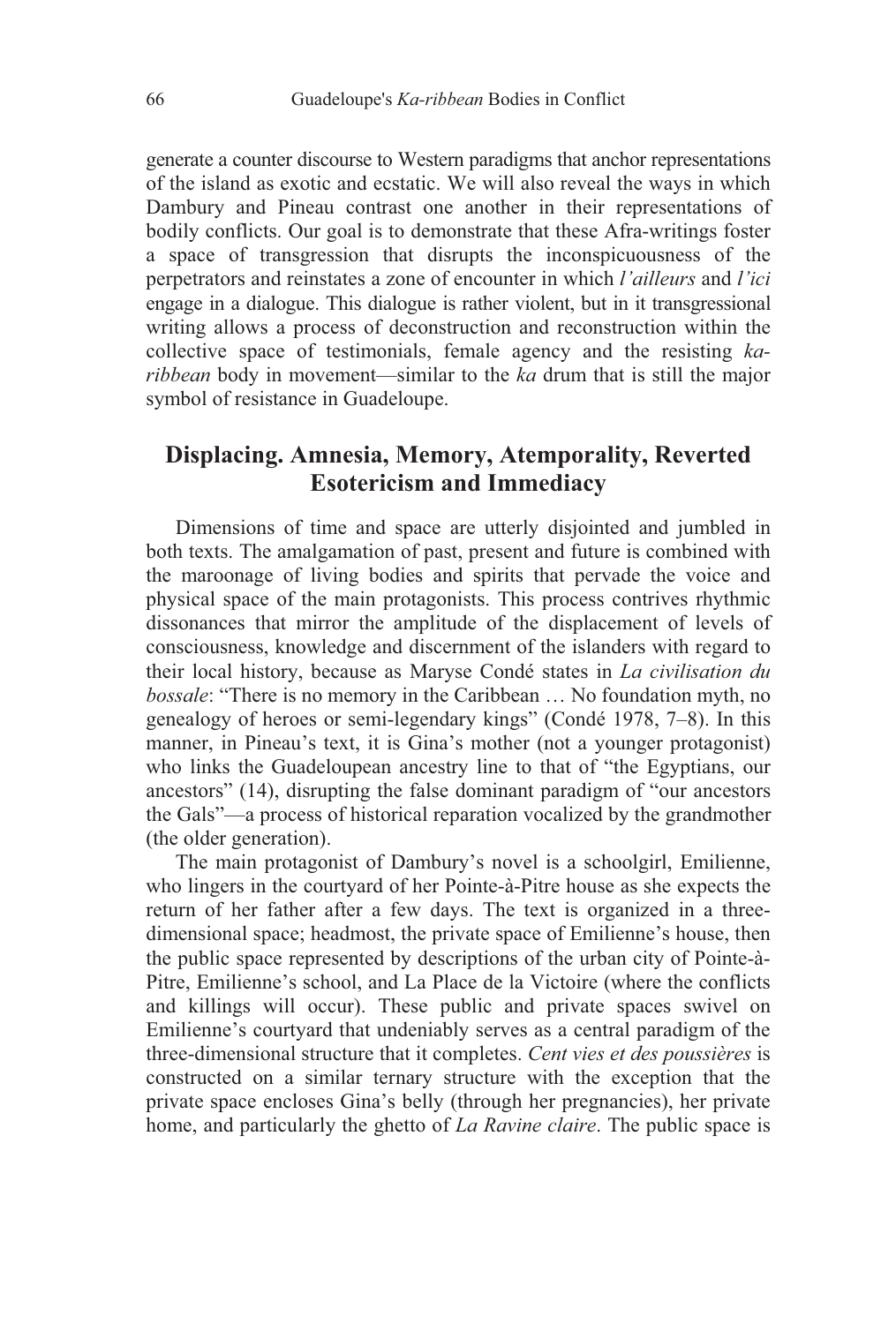*l'ailleurs*—everything that is exterior to *La Ravine claire*. The unknown free Maroons' mass grave located right under Gina's slum rounds off the ternary structure. Dambury's public space mirrors a prison, a repressive and oppressive locus where workers or pupils who resist unjust conditions are silenced. In opposition, it is the private space that constitutes a prison in Pineau's text. Indeed, the "belly" swallows plights relative to the ghetto and "births" children that will soon be unwanted, unloved by Gina and left to nurture the degeneration of that space.

Both novels make the same innovative use of their central axis that is in lieu of the collective. There is a wandering (*errance*) of souls haunting Emilienne's courtyard. The spirits are characters; they are given the authority to lead the "movements" that will unfold the truth. They are materialized into physical entities and are performing a *quadrille* (square dance). The author then starts to deepen the dead's amorphous nature. Their voices become instruments (violin, *chacha*, *siyak*, *and tambour d'bas*), personifying dancers or rhythms. Hence, testimonies from the living and the dead are ubiquitous in creating a unique collective voice mimicking the behemothic mystery that surrounds the tragic events of 1967. Most importantly, this represents "l'être est en commun, sans jamais être commun" (Jean-Luc Nancy 1986, 225). The multi-vocal story becomes equivocal, similar to the improvised chanting and dancing that pace the text. This atemporal framework reveals the depth of the loss of memory by locals (despite their gender, class or age). Under Gina's house lays the skeleton of Théophée (and her toddler), a pregnant slave who ran away to *La Ravine claire* to save her unborn baby from being sold and forced into slavery on a *béké* (slaveholder's) plantation. By extension, we understand that the soil of *La Ravine claire* is the grave of all the Maroons who lived there, free until colonialists murdered them. The spirit of Théophée wanders throughout the text; her voice, like a chorus, paces the text. Like a chanted incantation, her voice gives a rhythm to the story and serves as a heterodiegetic narrator (commenting overtly on Gina's endeavours, expressing premonitions or obviations, commenting on feelings, action, characters, or speaking directly to the reader).

Life and death are synthesized in the texts. The Afra-writings plunge us into the blending of material and immaterial worlds. The authors construct and pervert the traditional use of esoterism (through the unveiling of secrecy) in order to initiate the public into rare and unusual events taking place in Guadeloupe. Antoine Faivre offers an exhaustive examination of the esoteric in *L'ésotérisme* (2003), and akin to his analysis (and that of Pierre Riffard) our authors create an alternative textual cosmos, making the visible and invisible as one. Emilienne and Gina are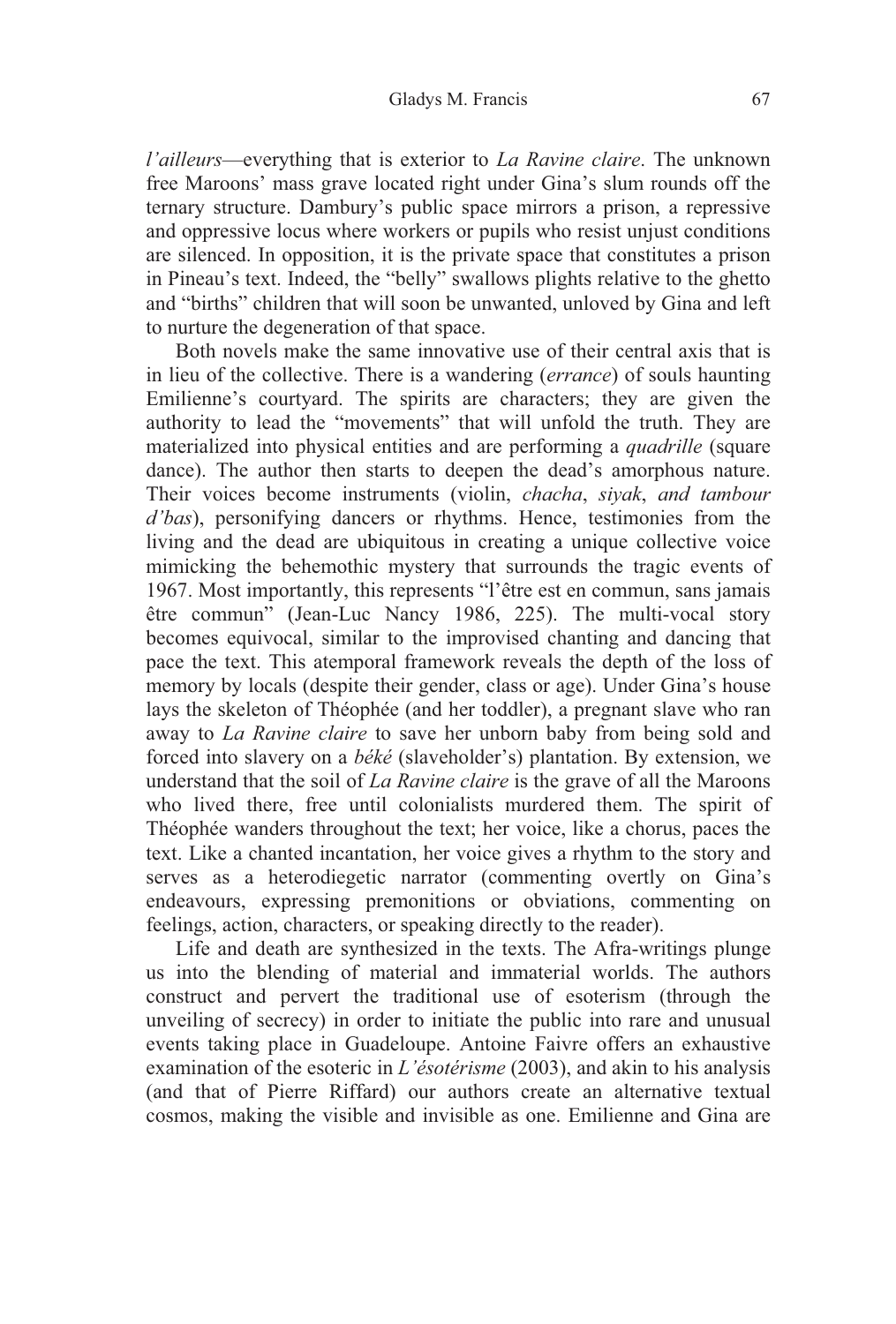also guided by the presence of spirits, voices and visions that affect their knowledge, experiences and possible transmutation. The voices transmit knowledge and initiate the main protagonists and readers. The atemporal structures actualize a cosmogonal setting while also serving as the creation of a point of origin (the myth of Théophée in Pineau's case). The atemporal chanting creates cosmic cycles, the writing becomes a chain of initiation, and the text becomes terrain, the locus of secrets. But, unlike esoteric practices that keep secret writings from the majority, our authors open these symbolic spaces that are testaments to the value and tenacity of the peoples of Guadeloupe across centuries.

The timeless intervals blur the distance between then and now, as now becomes then, and then now. This spatio-temporal *errance* allows a deconstruction of past events that have been neglected by the mainstream or surmised by historians. The displacement of bodies is necessary, for recalling can only be done through the investment of those who lived through or were victims of these events. This generates authenticity to the piecing of voices that were displaced in history. These *paroles* are now *ancrées* and *encrées* to the texts that participate in the construction of the visibility of non-canonical heroes:

The present of postcoloniality can be formulated as a moment of going beyond through return to the present. Interstitiality can be understood as a temporal paradox in which looking to the future necessarily entails a return. The present, the past, and the future do not keep to their proper places, whether in the continuum or rupture, but haunt each other; making for what Bhabha calls "the unhomely condition of the modern world." (Suk 62)

Nonetheless, it also opens a troubling account of unchanging conditions for Guadeloupeans who seem to endure the same colonialist and imperialist powers from Théophée, to Emilienne, to Gina. Pineau's text does the process quite explicitly through the linkage of Théophée and Gina and it is unmistakable that Dambury's 1967's diegesis calls into play similar events that took place in Guadeloupe in 2009 (with the LKP).

#### **Replacing. Maroonage of Words, Orality in the Feminine and the Chaos of Rhythm**

In *Les rétifs*, the courtyard is the space of maroonage of words and is paced by music, dancing and instruments. The *parole* is also filled with linguistic stereotypy (metaphoric or stereotyped). These paremic forms (proverbs, sayings, apothegms) are fixed forms that symbolically reinforce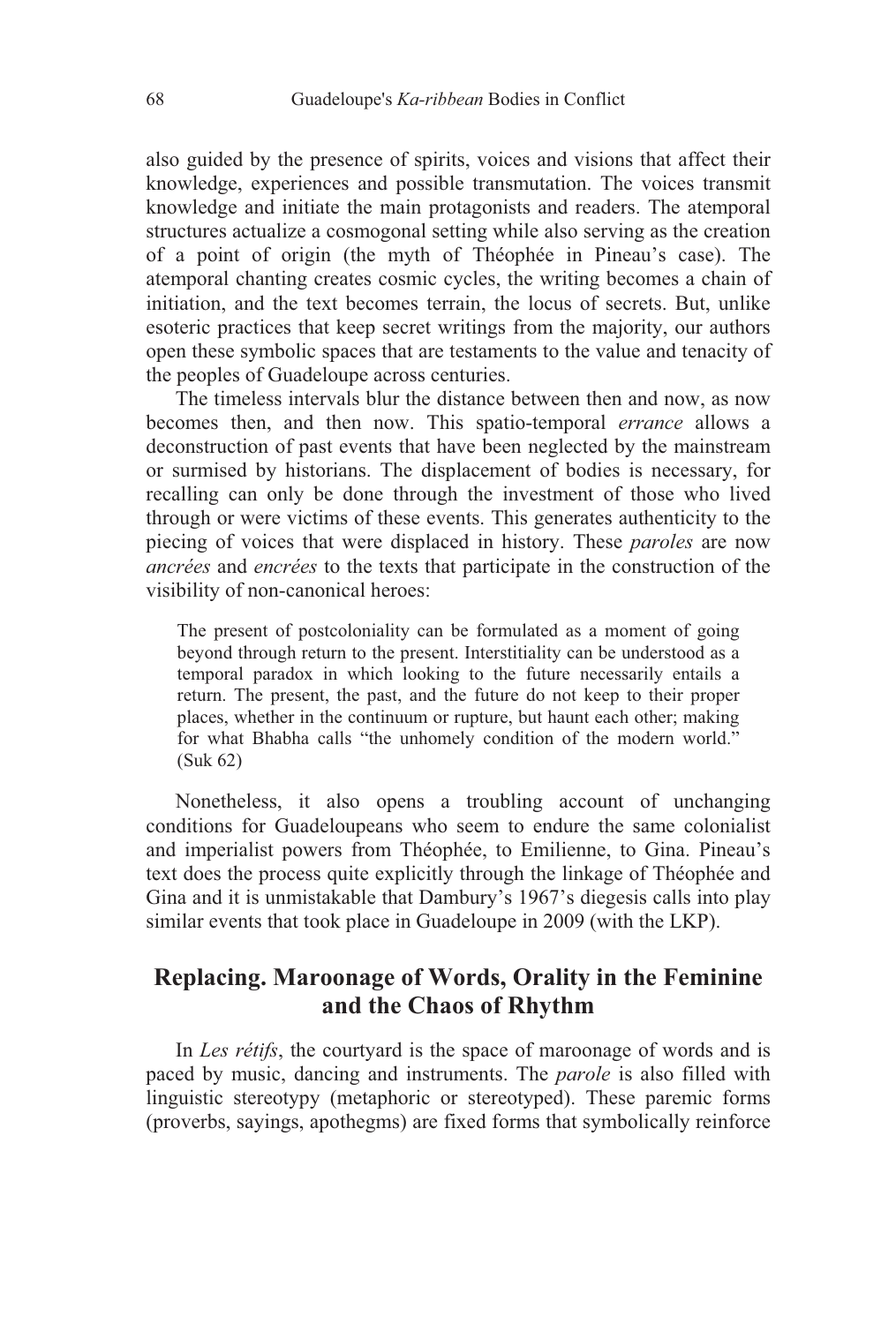the characters' affiliations to the cultural community of Guadeloupe. In addition, the stereotyped *parole* gives an account to the chain of ancestral memory in the feminine. In *Les rétifs*, Nono (the spirit of an elderly woman who died two years before the massacre) speaks "en hauteur" (27), and recalls memory "il faut commencer par le début" (27). In *Cent vies et des poussières*, it is a woman (Marga Despigne) who transmits historical facts dating back to 1840 about Théophée, her son Théodor and Judor the Maroon, who finds her in the woods and welcomes her to *La Ravine claire*, then a "paradise" (30). In *Cent vies et des poussières*, the passage of oral histories is always done within the *femme-conteur* figure. As a woman, Théophée ruptures the super-male archetypal figure of the heroic Maroon. If Théophée meets Judor who becomes her companion (and the father of the child she will not live to give birth to), Pineau does not detail their love affair, nor does she focus on a female Maroon figure that would respond to a "femme-matador" archetype. In fact, Théophée is never envisioned in a weak/strong binary to justify a feminist/masculinist viewpoint. The Afra-writing entails a unique creative potential because the body/text mirrors the hybridity of its socio-cultural context. Homi Bhabha considers these non-binary oppositions to be a strategy that opens new ways to negotiate cultural meaning:

Indeed Bakhtin emphasizes a space of enunciation where the negotiation of discursive doubleness by which I do not mean duality or binarism engenders a new speech act… the hybrid strategy of discourse opens up a space of negotiation where power is unequal but its articulation may be equivocal. Such negotiation is neither assimilation nor collaboration. It makes possible the emergence of an "interstitial" agency that refuses the binary representation of social antagonism. Hybrid agencies find their voice in a dialectic that does not seek cultural supremacy or sovereignty. They deploy the partial culture from which they emerge to construct visions of community, and versions of historic memory, that give narrative form to the minority positions they occupy; the outside of the inside; the part in the whole. (Bhabha 1996, 58)

Renée Larrier, in "Configurations of Voice in Francophone Caribbean Narrative," examines the importance of storytelling within the colonial era and its ramification within the writing of French Caribbean authors. Larrier makes a correlation between *cri*/*écriture*—*conteur*/*écriture* and explores accounts given by the authors of the movement *de la créolité* and Édouard Glissant. She goes on to explain that the *conteur* uses a *parole*  that hides the camouflaged shout of "protests that surged among the many cries of pain and agony from the hold of the slave ships" (276). In the plantation, the *conteur* functions as the holder of the collective memory,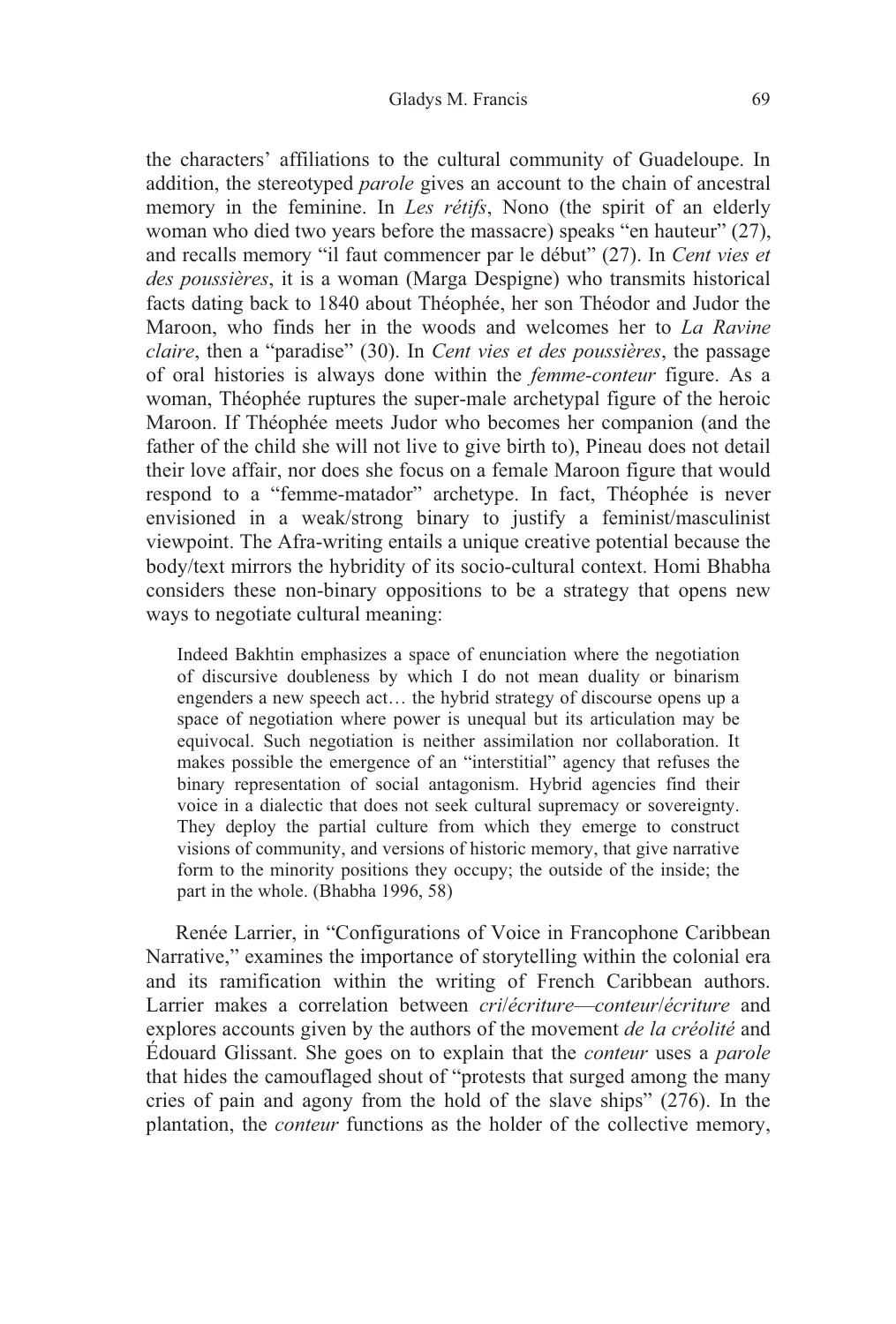and is a medium that transmits the collective *cri* as well as stories of survival and resistance to the slaves, "the *conteur*'s heir is the *écrivain*  who inscribes the collective Caribbean voice in order to counter the distortions and erasures of official history" (276).

"Les contes créoles des Antilles […] mettent en question ou en vertige le mythe de la Création. […] La *parole* du conte ne peut faire semblant de ne pas savoir qu'aux origines de l'Antillais ou Caribéen il y a non une Genèse, mais un fait historique combien de fois établi, et combien de fois raturé de la mémoire publique, qui est la traite négrière. L'holocauste de la traite et le ventre du bateau négrier […] sont une genèse d'autant plus impérative, quand même elle procède d'une démarche du composite. Cette "origine" d'une nouvelle sorte, qui n'est pas une création du monde, je l'appelle une digenèse. (Glissant 2000, 266–267)

The text becomes the voicing of the voiceless (the dead, spirits, Maroons…). The authors become the *porte-paroles* that inscribe the testimonies of the silenced collective, their pain. Dambury and Pineau are going back to the trace and use the *conteur* to deliver the *paroles* of bodily pain. If the storyteller and *marqueur de paroles* figures have been praised and theorized by the creolists, it remains through their lens, a male gendered space. *Les rétifs* and *Cent vies et des poussières* decentralize this masculinist transmission of oral culture by incorporating the voice of marginalized groups, such as children, disabled or elderly people, homosexuals, or prostitutes: "The desire to speak [and] create history is undeniable" (de Certeau 49) in both novels while bringing marginalized voices to the centre.

Yvonne Daniel's ethnographic research on Caribbean *quadrilles* points out that *quadrille* was a European dance creolized by Africans and their descendants to assert "their human dignity":

Africans […] replaced the African performance that was abhorred by Europeans with imitations, parodies, and creative extensions of the [European] colonial performances that they could observe […] across the Caribbean, African descendants perfected their versions of European body orientation, dance steps, and dance sequences, stating nonverbally that they, too, could dance socially esteemed dances. They took from the dominant group what the dominant group valued most: their elaborate dance practices […] African-descended performers signaled good manners and impressive social standing through a variety of *contredanse*-related performances. Over time, African descendants appropriated European *contredanse*-derived performance across the entire Caribbean region. (Daniel 2010, 216)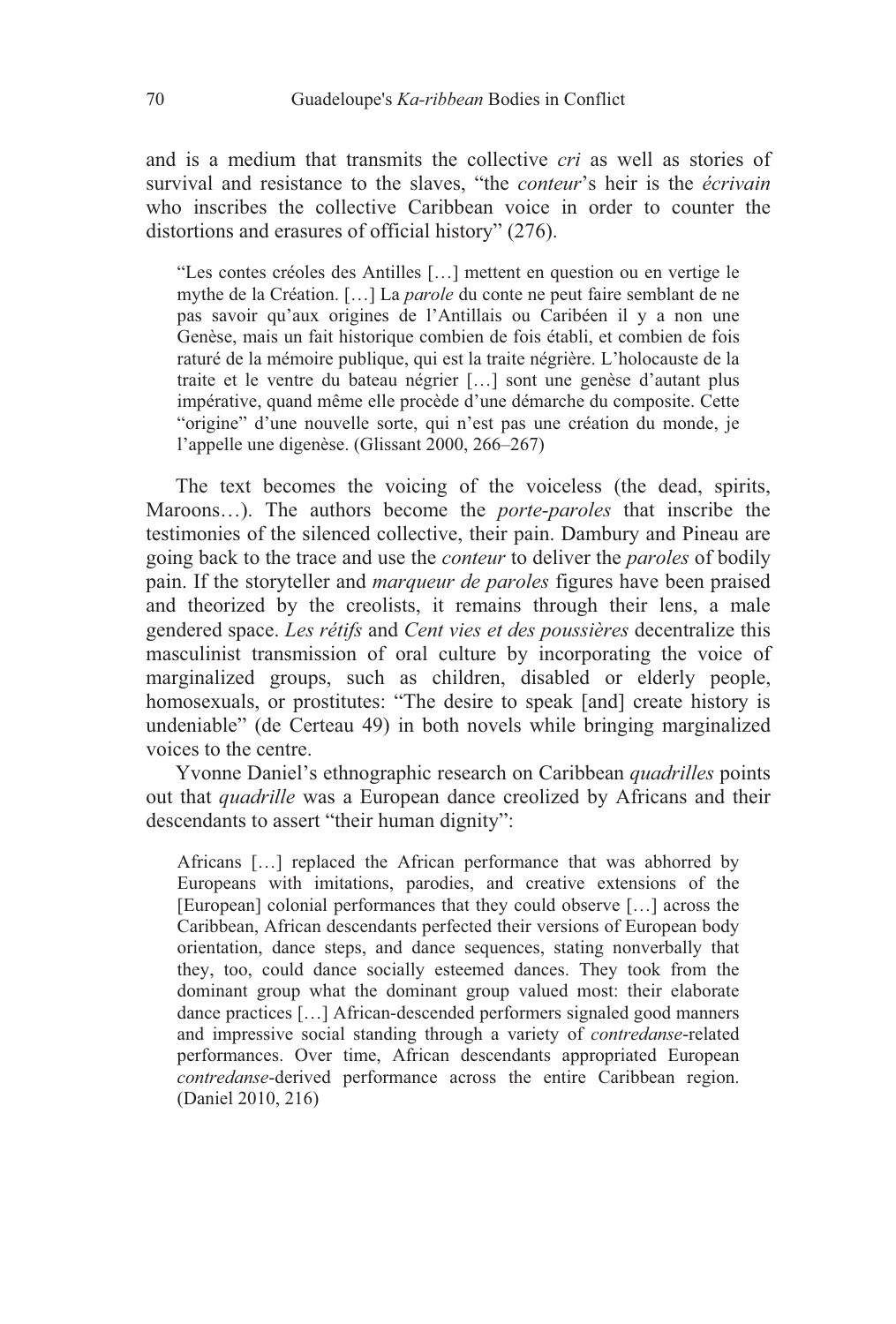The courtyard illustrated in *Les rétifs* is the locus of circles of *quadrille*  performances (transfused with the performances of storytelling). A brief enumeration of chapter titles illustrates the *quadrille*'s vocabulary or dance formations: "1ère figure pantalon," "2ème figure l'été," "3ème figure la poule," "4ème figure Pastourelle." Dambury does not select the *gwo ka*, which comprises dancing and singing from African style movements. As we will see, the selection of *quadrille* as the central beat of the novel merits close attention. *Quadrille* is the essence of creole variations and stylizations (Cyrille 2002), described as a set of dances in line, circle and square formations. Dambury selects the *quadrille*, which is unquestionably the most hybrid dance found in Guadeloupe (linking Africa, European France to the Creole locus of Guadeloupe). It is this transcultural dance that Dambury uses to voice a conflict that involved France and Guadeloupe (that is never truly French from the dominant perspective despite its "French Department" labelling).

Most Caribbean *quadrille*s are European dances performed by Africandescended performers according to European dance values, i. e. "Africanized European" dances or more properly European dance variations […] this particular category, Caribbean *quadrille*s, does not routinely comprise "new" dance creations, which are generally recognized as veritable Creole dances: […] Jamaica's reggae; Trinidad's calypso; Guadeloupe's *gwoka*; or the French Caribbean's *zouk*. The dance forms just named are neither African nor European, but new Caribbean creations or Creole dances; they are not variations. (Daniel 2010, 227)

In the courtyard, the spirits are the *quadrille* performers. The dance structure seems to follow the existing *quadrille* rules but as the truths are being *contées* and performed, they are deviated. The spirits become *quadrille* dancers, are then transformed into percussions, and finally the *tours de parole* are no longer respected. The *quadrille* seems to transpose itself unto a *gwoka* performance as the voices simultaneously ask to enter the circle to lead the rhythm, lead the dance, lead the chanting, lead history, and perform disobedience. In *quadrille*, the European violins and accordions usually carry the song line; Dambury respects the tradition by making each *parolier* an instrument and setting rules for a *parolier* lead (*je*). While each "je" testimony performs, they each become the singularity of a collective space "nous" that will be transformed into a *voix*/*voie dissidente*. The chaos of rhythm, the unmapping of rules, the hybrid creole space of encounter between the "other" and "nous" quickly become parts of an occupied and rebellious space. Just like the Guadeloupeans on strike, the text becomes a body/text—it rebels. The bodies in movement undertake a maroonage on the page. The writing is in-between genres; it is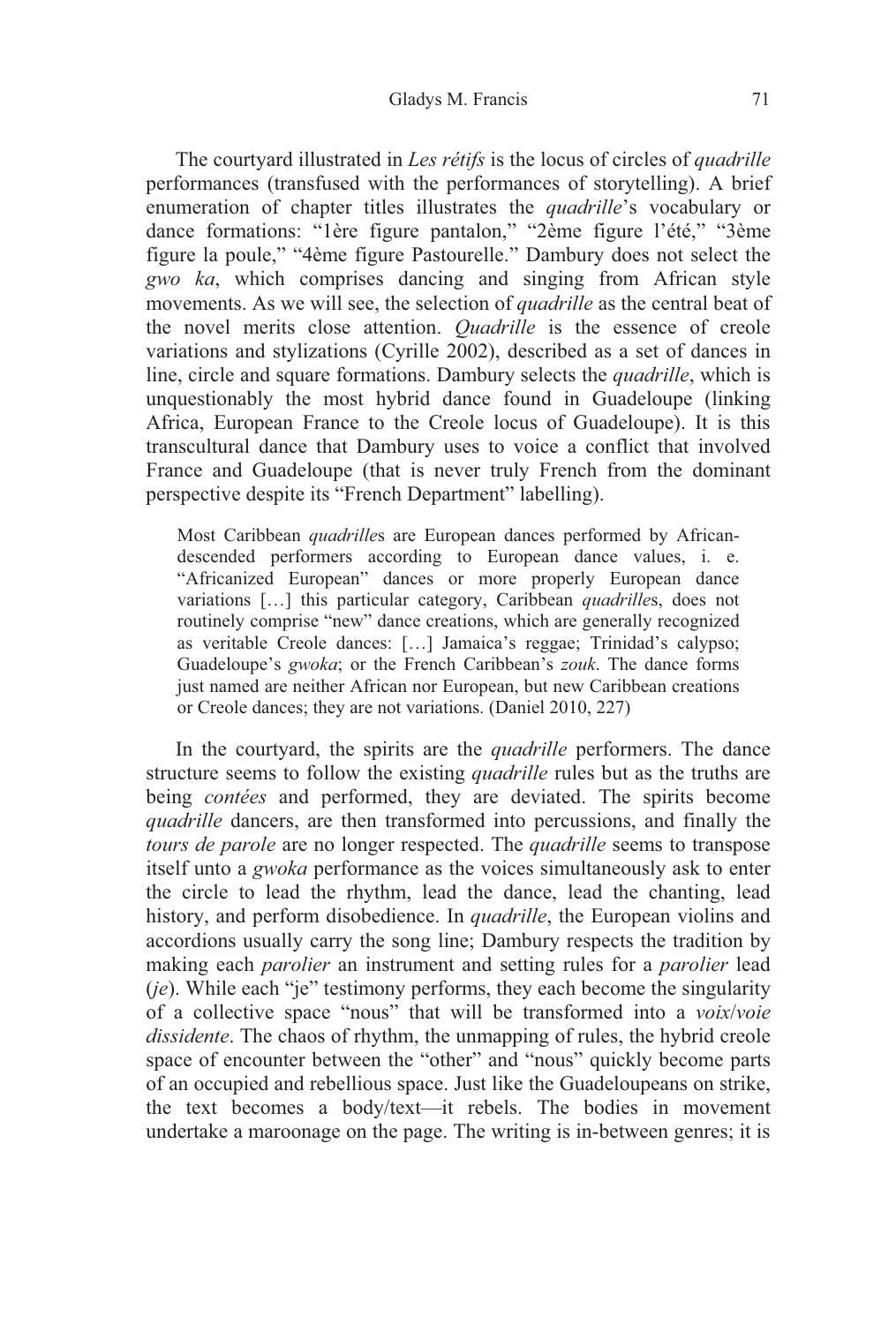a hybridization of poetry, prose and drama. The interstice created by the improvised *quadrille* corresponds to the storyteller/respondent interaction. It also corresponds to the musical polyrhythm of the *quadrille* that puts in place in song form a call-and-response structure. The interplay is plural it is textual, musical and physical. Polyphony and polyvocality reflect the collective voices that create a new set of apparatus in face of the immensities of the conflict put in place with *la rencontre de l'autre*. The improvisation echoes the chaos of a constructing space of consciousness (Francis 2015).

Pineau presents Gina as a talented baker. It is that space of creation that prefigures improvisation. She tests new recipes, new ingredients and remains anxious and excited to uncover the outcome. The "process of making" is also what leads Gina to be impregnated eight times. While she does not have the space and the means to welcome new children into her home and life, it seems that each pregnancy is analogically similar to a new recipe. She never knows how the child will "turn out," and when she is unsatisfied with the outcome she goes on to enjoy the improvising of a new recipe; a new pregnancy, with the hopes that this time it will be "perfect." The belly (the oven) is the only space in which Gina produces in opposition to her consumerist dispositions. The maroonage is articulated in-between *l'en dedans*/*l'en-dehors*, inside the *aller-venir*. If Dambury's music and dance constitute a creative zone of passage to the "other" state, in *Cent vies et des poussières* alienation dominates that zone.

#### **Placing. Cartographies of Pain**

Bigotry constantly overhangs Pineau's text. Indeed, 80% of *La ravine claire*'s inhabitants are "femmes seules" (45). The author refers here to the *parent isolé* law established in 1976 that provides financial assistance to temporarily widowed, divorced, separated, abandoned or single individuals who are left alone to bear the responsibility of at least one child (this social service is also open to single women who are pregnant). The law obligates that the single parent must live alone. Gisèle Pineau raises serious concerns with regards to fathers wanting to be present in their children's lives but find themselves cast out from their children's households due to such social welfare constituencies. Marital/companionship relations are represented as penalized under governmental guidelines if a man lives in the household. Love is consequently decimated by materialistic needs, relegated to an exchange value. The more children a woman has, the more money she gets (47). "Neediness" becomes a valuable asset (by extension "scarce cities").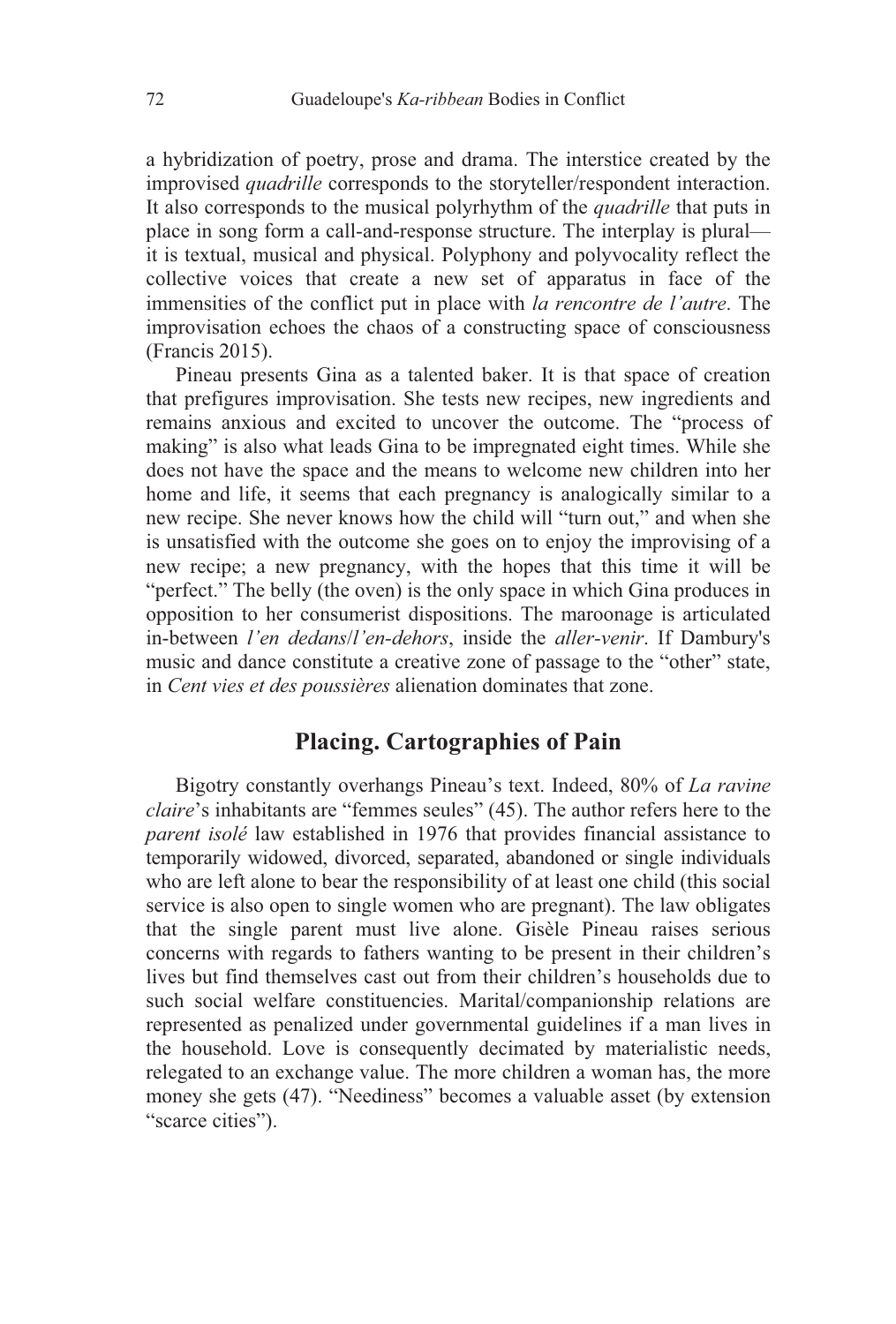In the text, the single status is more appealing to women who prioritize a guaranteed welfare check from the government. The boyfriends are portrayed sneaking into their own houses, or being kicked out for fear that neighbours would report them. The "parent isolé" status is demonized through Gina's pregnancies. Love is replaced by sexual intercourse. Men serve as breeders (32), and when they are good fathers or partners Gina *performs* the unsatisfied girlfriend to get rid of them. State money has replaced fathers; everything is "sans pères, sans repères" (26). The plantation has been replaced by the State (*l'État*). We witness undeclared civil wars—the single status for *CAF* money, out of wedlock births, marriages being called off because of pernicious jalousies, suicides…:

[an] exclusionary matrix by which subjects are formed thus requires the simultaneous production of a domain of abject beings, those who are not yet "subjects" but who form the constitutive outside to the domain of the subject…The abject designates here precisely those "unlivable" and "uninhabitable" zones of social life which are nevertheless densely populated by those who do not enjoy the status of the subject, but whose living under the sign of the "unlivable" is required to circumscribe the domain of the subject. (Butler 3)

The female body is endangered. We see this through Phillis' character—the father of her son tries to make her a sex slave, her motherhood is the result of rape (24) and she undergoes thirteen abortions (49). Social and sexual economics are paired. To survive, Dollis prostitutes herself, which is how she builds her "château" at the heart of *La Ravine claire* (48); the mansion will soon be home to her hanged body and the slum's bad boys (273). We see the description of many young mothers (43), of "kids loving kids" (24). Gina's heart is similar to a machine; she shuts off her love for her children as easily as turning the lights on or off. She does not take responsibility for her children's slips through life. When Steeve gets eight years in prison, she is disappointed and wishes he had been given twenty years instead (80). She stops loving Steeve (77), declares him dead (80), hopes that he dies in prison (90), and does not answer his letters sent from his cell. She also "erases Mona" from her heart (84), who started taking crack at the age of fourteen. Gina repeats that she loves babies, not children (171) and choses to love them as long as they are babies.

Dambury's textual presentation of women's struggles differs sizably from that of Pineau. Whereas the hyper-strong matrifocal *matronne/Super Madres* images of indestructible and unbreakable women are not present in Pineau's text, they are however transposed by oppressive structural violence causing women to have no sense of self-determination. This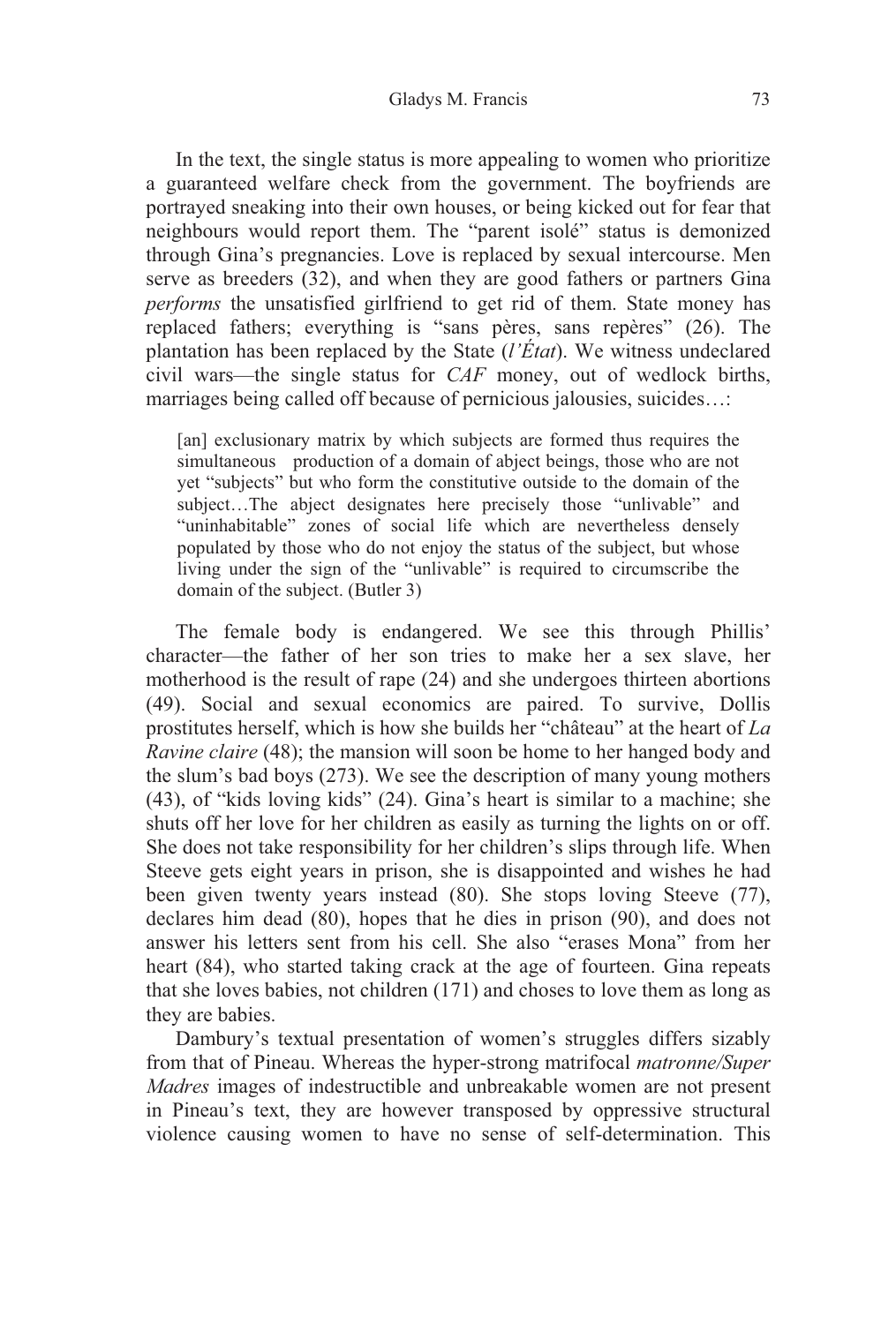dilatation of stories on pain and suffering stresses a construction of a shared fate of misery and abandonment antipodal to Dambury's standpoints. *Les rétifs* places every voice/dancer/*parolier* at the centre, challenging the dichotomist power relations of the "haves" and "have nots" seen in Pineau's novel. Conflict is therefore explored within different strategies—Pineau's writing focuses on a homelessness state while Dambury explores conflict within agency. In fact, the locals are inbetween *appartenance* (belonging) and its opposite, but are subjects (not objects). In fact, Dambury's *départenance* configuration shows a sense of pride within the Guadeloupean cultural identity, while also expressing gestures of departures from repressive neo-colonialist strata (strikes and fights for equality and fairness). Women in *Les rétifs* are not super strong Black female heroes or women doomed by structural violence; they are sisters, neighbours, mothers with their personal shares of happiness and trials.

Storytelling in the feminine in *Cent vies et des poussières* is a compelling account of the erotic in the feminine. Pleasure is talked about among women without taboo. Vivi's friend masturbates (169), Vivi expresses her *jouissance* with sexual intercourse with men (171), Gina claims loving it when a man ejaculates inside her (which probably correlates to her desire to become pregnant), and Sharon masturbates (224). The vivid traces of orality do not however correspond to traditional contexts of teller-respondent. If they are done through women in Pineau's text, Dambury for her part includes the voice of a gay man, Hilaire. *Les rétifs* disrupts the heteronormative and phallocentric aims of the traditional storyteller. Dambury incorporates the presence of the homosexual man in the collective voice. Constituting an integral part of the spirits serving as storytellers, Hilaire voices the taboos surrounding his gender and sexual inclinations. He also shares his rebellious cross-dressing act to provoke his homophobic neighbour.

The government and its illegal operations are central to both texts. It is the collective voice that raises questions of morality implicating the government. The sociopolitical conflicts reach beyond black/white/mulatto oppositions. Through *Les rétifs*, exploitation also concerns black leadership toward the "petits travailleurs noirs" or the "petit bourgeois" vis-à-vis the "petits travailleurs noirs." This is what we discover through Guy Albert's description of Emilienne's father (his boss), presented as a greedy employer. *Cent vies et des poussières* is a hysteria. *La Ravine claire*, once a land of "valiant Maroons," is now of a different lineage (23). It is a ghetto filled with firearms, gun trafficking (25), pimps, and rape (25), sex trade activities, gangs, drugs, poverty and prostitutes. The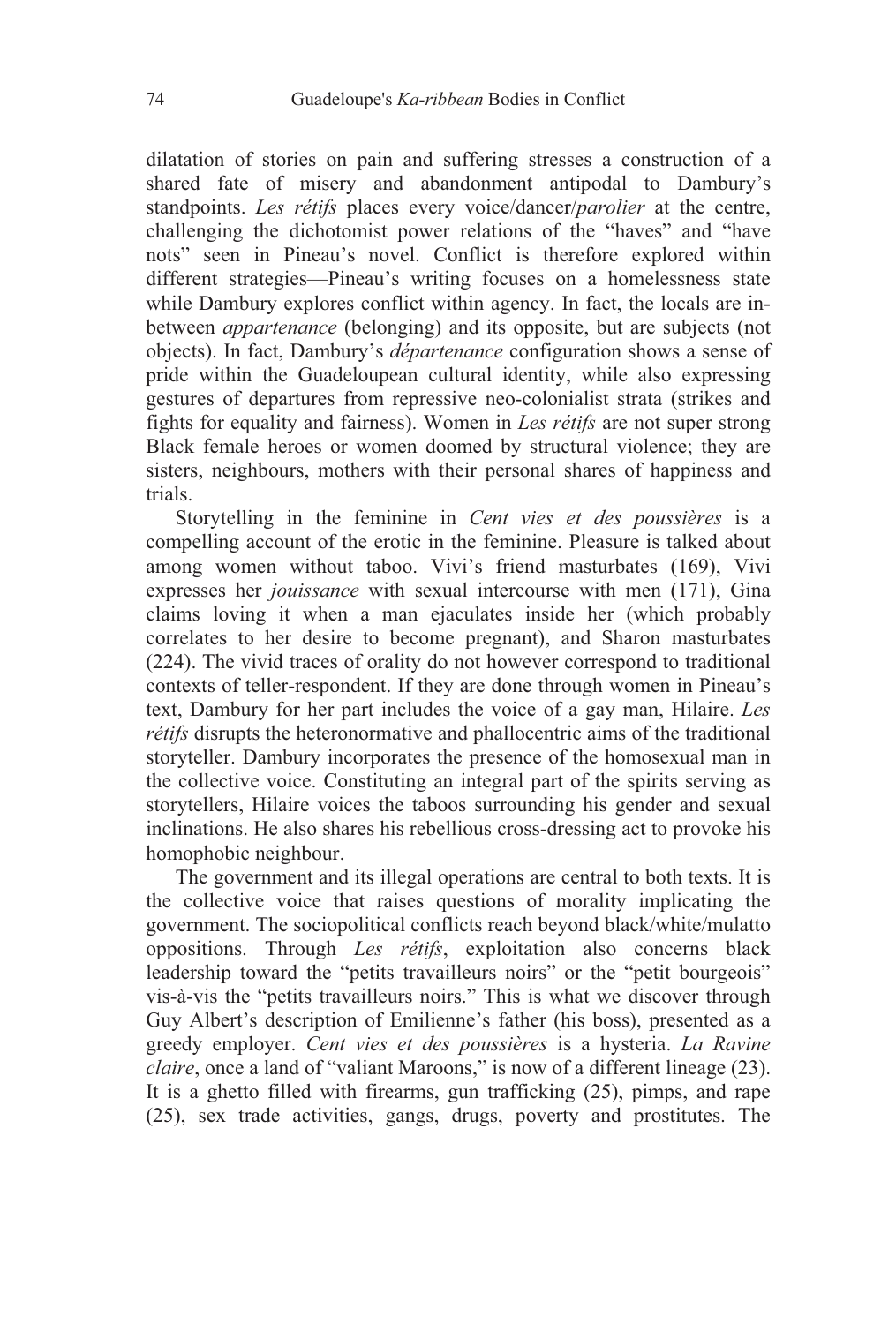residents seem possessed and trapped. Gina's sister Vivi is financially challenged to purchase daily necessities but cannot help buying pumps on a regular basis. The high-ceilinged buildings have nothing impressive to them, and serve as suicide sites. Vivi will jump from the fifteenth floor of La Tour Schoelcher. Pineau compares Vivi to the victims of 9/11, trapped in smoke and fire and throwing themselves from the Manhattan World Trade Center out of hopelessness. Underprivileged islanders are compared to robots pushing their shopping carts that they fill "de manière compulsive" (44). Gina takes the bus towards *l'ailleurs* to do the body performance of the wealthy woman who can afford groceries. She is described filling her cart during three long hours "to act rich," then leaving, abandoning the stuffed cart somewhere in the supermarket.

The same cacotopia is visible inside Gina's household. Steeve (in his early twenties) gets an eight-year prison sentence for an armed robbery at a gas station. Her daughter Mona is addicted to crack, wanders in the ghetto, gets pregnant, delivers Katy, a crack-baby "with one eye looking toward the left and the other toward the right" (92), and it is Gina who serves as the baby's caregiver. Sharon becomes obsessed with her possible "falling in life" when she hears a conversation between her sister Mona and their mother. In that conversation, Mona tells Gina that she called evil upon Sharon's soul by naming her "Sharon"—pronounced "Charongn" in creole, and meaning "carrion" (*charogne* in French). None of Gina's children seem to give her pride. Junior's stuttering becomes a sufficient reason to push him away, for example. Gina's rationale for not loving her children once they are no longer toddlers (and teething) becomes dubious when she rejects Billy for being an "ugly" kid (159). Likewise, it is only shame that Gina feels when she looks at Billy limping (he is shot in the knee after his attempt to take over Steeve's drug empire). To use Françoise Lionnet's expression, the text is a "phenomenology of pain." Chaotic and dystopian settings are similar to a fast spreading plague. Pineau mentions violence, consumerism, gambling, *Allocations Familiales* and *CAF* in the same sentence (44). She questions the feasibility of rehabilitation for that community by pinpointing the youth's absence of school and parenting education. Young men are not kept out of jail, and schools are ghettoized—"les gosses placés selon leur code postal" (54). The children of *La Ravine claire* are proliferating "pullulaient" (24) and are condemned from the start (26). The anaphor "passer de vie à trépas" (to move from life to death) is articulated seven times in the novel and reinforces the dystopia of the ghetto.

*Cent vies et des poussières* illustrates the modern challenges that poor families in *La Ravine claire* face on a daily basis. The island is not an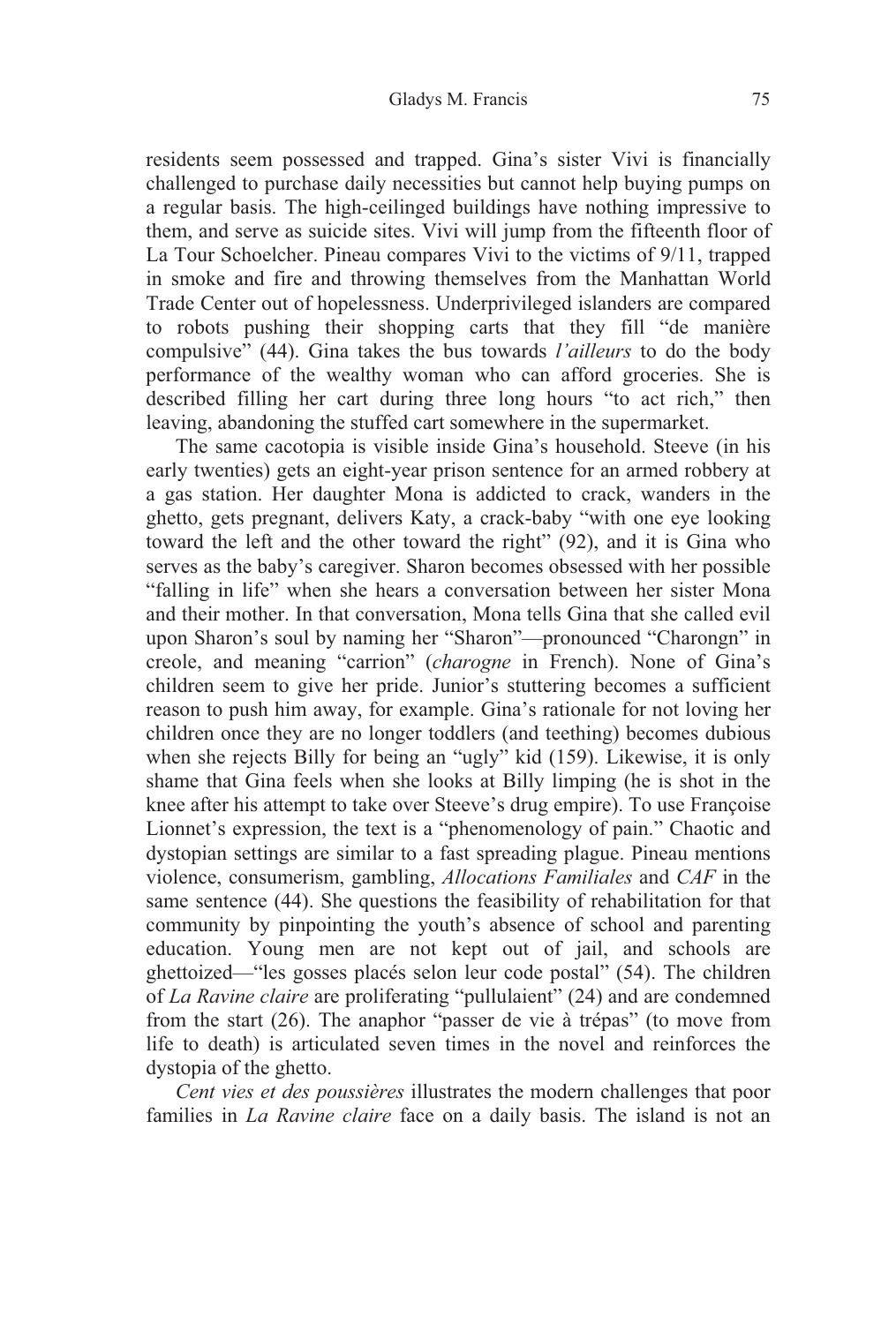isolated and protected space; it is rather a sponge that absorbs everything that surrounds it. We see the negrophobia of women toward their Black skin when Dolly bleaches hers (143). Pop stars have replaced the island's Christian figures—Gina's son Steeve (the famous "bad boy") looks at his Bob Marley poster as a source of protection and when he senses that he will soon be seized by the police and taken away for a while, he reinsures Sharon that Bob will always shield her from evil. Gina is addicted to sitcoms (47), Telenovelas and American soap operas (42–3). As a matter of fact, most of her children's names are American: Steeve, Sharon, Billy, Junior. At times, the stories give into a Jerry Springer effect. It seems that Gina wears blinders placed by a consumerist society. There is a sense of profound loss in *Cent vies et des poussières*, and we witness extreme behaviours: abusive relationships, children dropping out of school, children that are not yet eight years old selling drugs, black young men going to jail, pimps, drinking…. The children are in front of the TV watching "séries policières" (154) and reproduce the same havoc in real life. Indeed, Pineau incriminates the media for reinforcing negative images and pernicious stereotypes for the black youth.

#### **Resisting. Transgressional Women's Writing of** *Ka-ribbean* **Bodies**

At the end of the novel, after a long frenzied dystopia, Pineau attempts to display a filigree of hope*.* In that manner, when the title of the novel is used in the text it recalls that Gina's sister (who killed herself) always believed in reincarnation (229). This statement is later paired with Théophée's revelation. We must remember that Théophée was killed in *La Ravine claire* while carrying a child in her womb. It is therefore this important omniscient narrator that will disclose to the reader that Gina's eighth pregnancy is "different" and that this child will "save and heal all of Gina's children" (275). In opposition, Dambury's voicing of resistance is a most momentous statement. *Les rétifs*' multiple stories create a human web symbolizing solidarity and cultural identity, through Creole words, Caribbean music and rhythms, the streets of Pointe-à-Pitre, the traditional home decor, and the everyday run-arounds of the population:

[Gerty Dambury] nous entraîne hors de la cour, nous présente la Guadeloupe. Et l'on y est, odeurs, couleurs, paysages de grands fonds, champs de canne à perte de vue. On roule à tombeau ouvert dans l'Allée du Manoir, on cavale dans les rues étroites de Pointe à Pitre, on se perd dans l'agitation de la place de la Victoire. Elle donne du rythme, conjure l'ennui, transgresse l'ordre établi. (Leïla Leclaire 2012)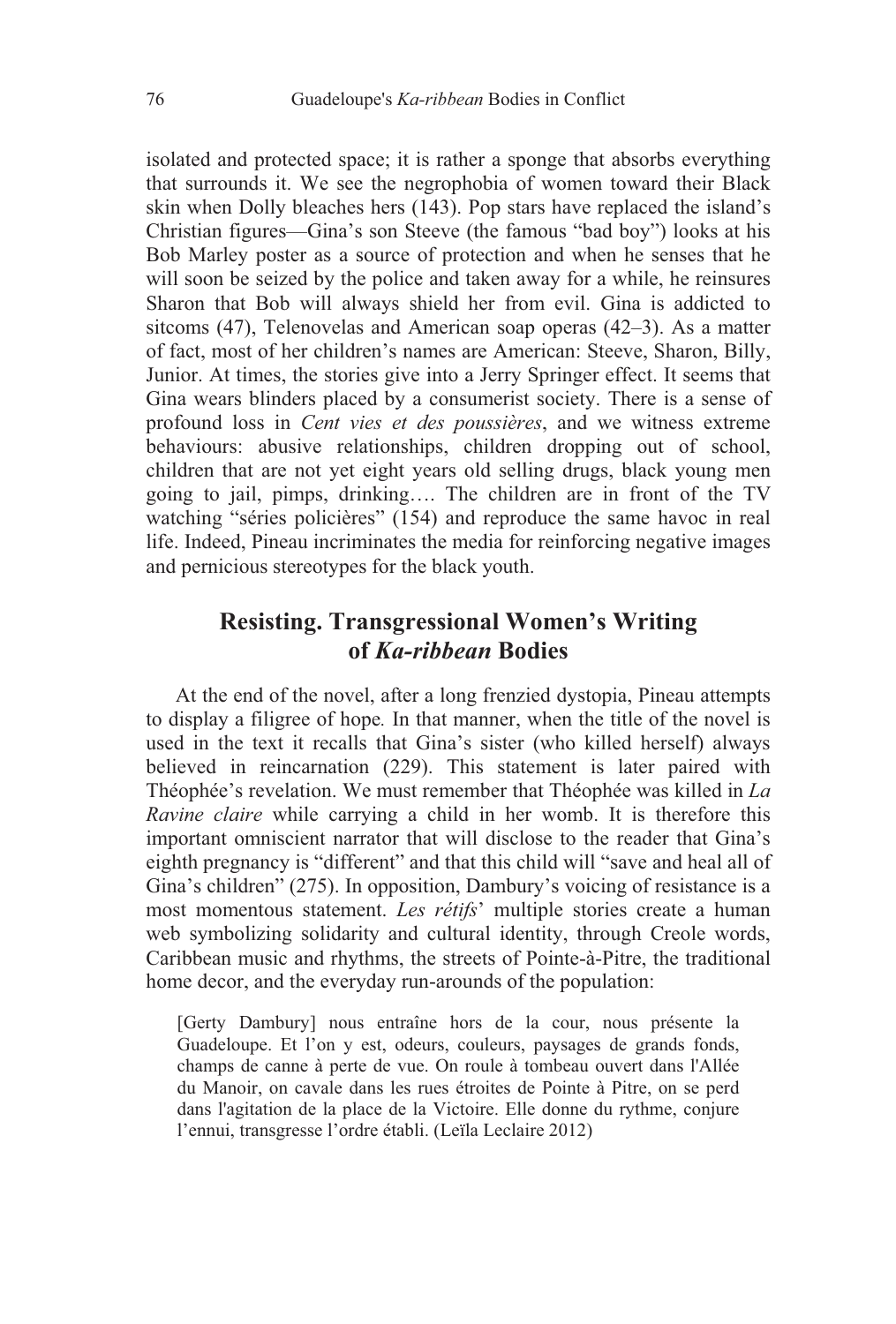We definitely observe the leitmotiv of bodies wandering in pain in Dambury's courtyard, which is similar to the courtyard presented in Abderrahmane Sissako's movie *Bamako*. It is in there that all sociopolitical events are narrated and where the margins put the West on trial. The courtyard allows the voicing of the *dominés* who have never been heard. Their discourse counterbalances Western imageries through which the *dominés* are constructed as passive and lacking the desire to fight for their rights and reach better economic stability. In Pineau's novel, the courtyard has been replaced by television. The storyteller has become the American TV shows. This is the exact illustration of Occidentalism that we find in Sissako's movie—children, their parents and other family members gathering at night, not to listen to the traditional *griot* but to watch an American western on TV. Like *Bamako*, the novels are similar to a *cinéma vérité* ["true cinema"], a style of documentary movie-making with long takes and little or no directorial or editing control over the finished product. This is transmitted in writing through the atemporal, the three-dimensional structures, the improvised rhythms, and plurivocal and polyphonic voices.

It is important to stress that *Les rétifs* mirrors Dambury's strong refusal to give into canonical and damaging representations of the subaltern. *Les rétifs* makes a remarkable and clear attempt to represent the subaltern as an agent of change without falling into disfigurations of gender spaces (hypersexual women, defeminized women, hyper masculine men, heteronormative relationships, *poto mitan* women) or disfigurations of geographical spaces (a ghettoized island, stereotyped lazy/happy/poor islanders). To achieve a counter-canonical discourse, Dambury's restive characters are represented within private/intimate spaces, everyday life and conversations. There is a poignant refusal by Dambury to adorn pain and recognize what comprises beauty on the island. The cartography of pain is therefore balanced with the tangible humanizing of everyday people and their characters—passive personalities (Emilienne's dad is described as a coward at times), leadership advocacies (the instructor for instance), personal and professional challenges and the neighbouring dynamics of everyday life. The events of 1967 are portrayed in their inhumanity without taking away from what makes the people a "Restive People" (within their singularity).

The creation of the collective voice is achieved in the direct and diametrical opposite to Pineau, for Dambury empowers every single character of the novel with participating agencies. Each individual seems to contribute to a chain of solidarity, which fills the text with harmonious stands. The collective voice is not buried under structural violence,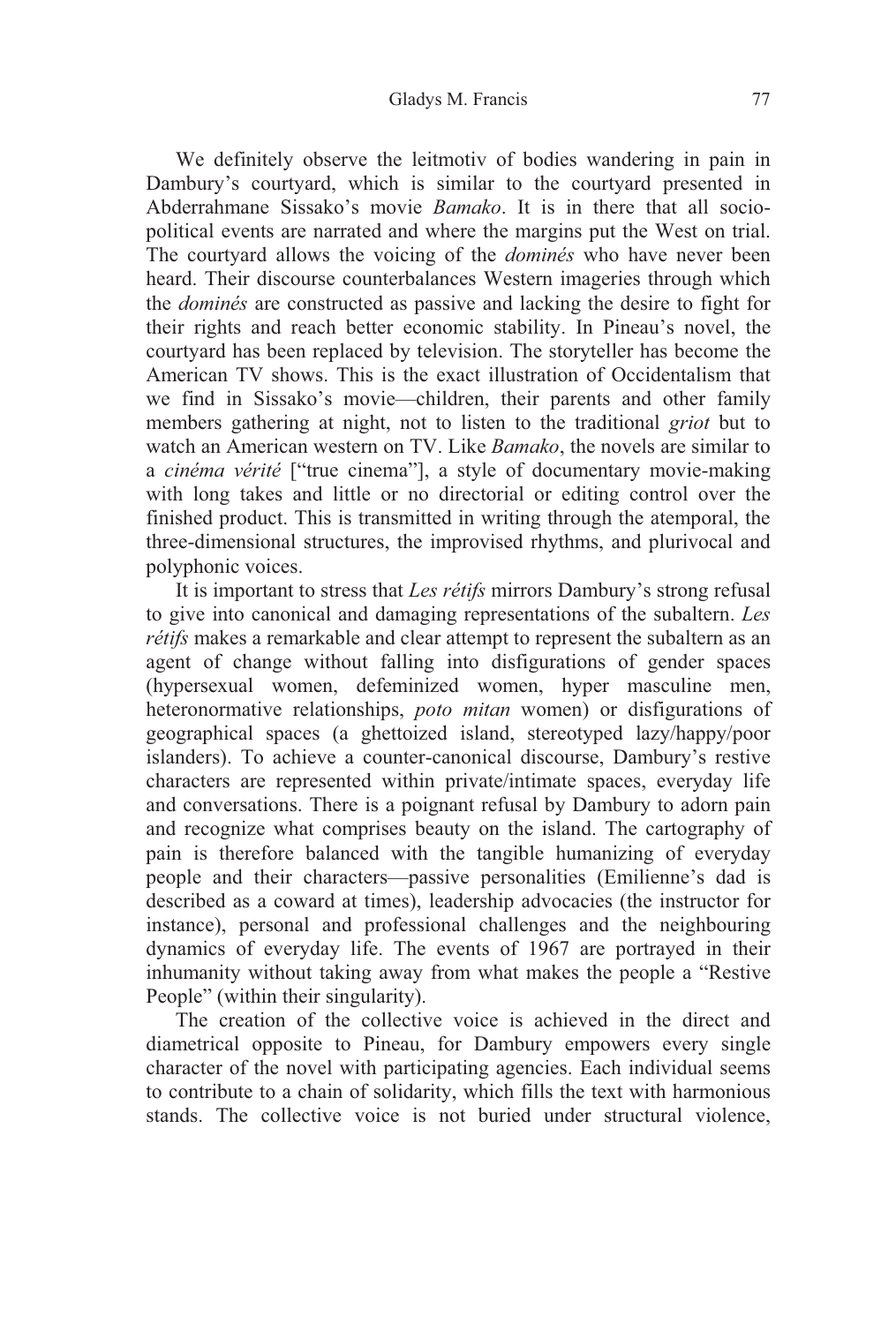because structural violence is not the sole condition lived by locals. We understand that *Les rétifs* presents an original space of in-between; it is rather *un désordre non-subordonné*, a resisting-body that is unified within its differences and challenges. The author finds the term "rétifs" (restive) to be very representative. For Dambury, the term "restive," used to describe a horse that refuses to move forward, is testament to the animality found during slavery. Unlike Pineau's text, structural violence is not subject but object; pain is not inflated, the restive people are placed right at the centre of the circle, they are the core of the transcultural space of the *quadrille*, they are non-homogeneous people creating resistance.

Guadeloupe is a hybrid place caught between tradition and modernization, overpowered by France and its *képis rouges*. Indeed, we observe the difficult position of the subaltern between alienation and affiliation, the notion of *départenance*—wanting to belong, to affiliate with the representation of power. They evolve in a *third space* of separation. To paraphrase Bhabha, the third space remains a space of differentiation (Bhabha 1990, 207). Pineau's novel is almost a Manichean mythology in which there are no rules. *La Ravine claire* is the metaphoric savage space (re) presenting the practices of globalization. Gina's family watches violent "series policières" as they are trapped between mimicry and mockery. This metatextual presentation is quite powerful, since the Guadeloupean family watches its mimetic condition on TV. The difficult vision of mimicry between resemblance and menace is observed, as is the locals' identity between assimilation and alienation. This process is similar to the "nero complex" introduced in postcolonial studies by Albert Memmi in *The Colonizer and the Colonized* (1991). Memmi compares the relationship between Nero and Britaniccus to the one between the colonizers and the colonized subjects. He explains that the more the usurpers violate and torture the usurped, the more they suppress the moral and bodily politics of the one they oppress (53). In this manner, the colonialists deny their victims' existence and dehumanize them:

[Like the colonizer] Nero, the exemplary figure of the usurper, is thus led [in an attempt to justify his illegimate status] to persecute Britaniccus outrageously… But the greater the harm he does him, the more he comes to embody this atrocious role [of the usurper] that he has chosen for himself. And the more deeply he sinks into injustice, the more he hates Britaniccus and tries to get at him. (Memmi 77)

Similar to Bhabha's argument, the body in pain is textualized as a (de-) constructed zone, a zone of passage between death and life; a zone of (re-) birth: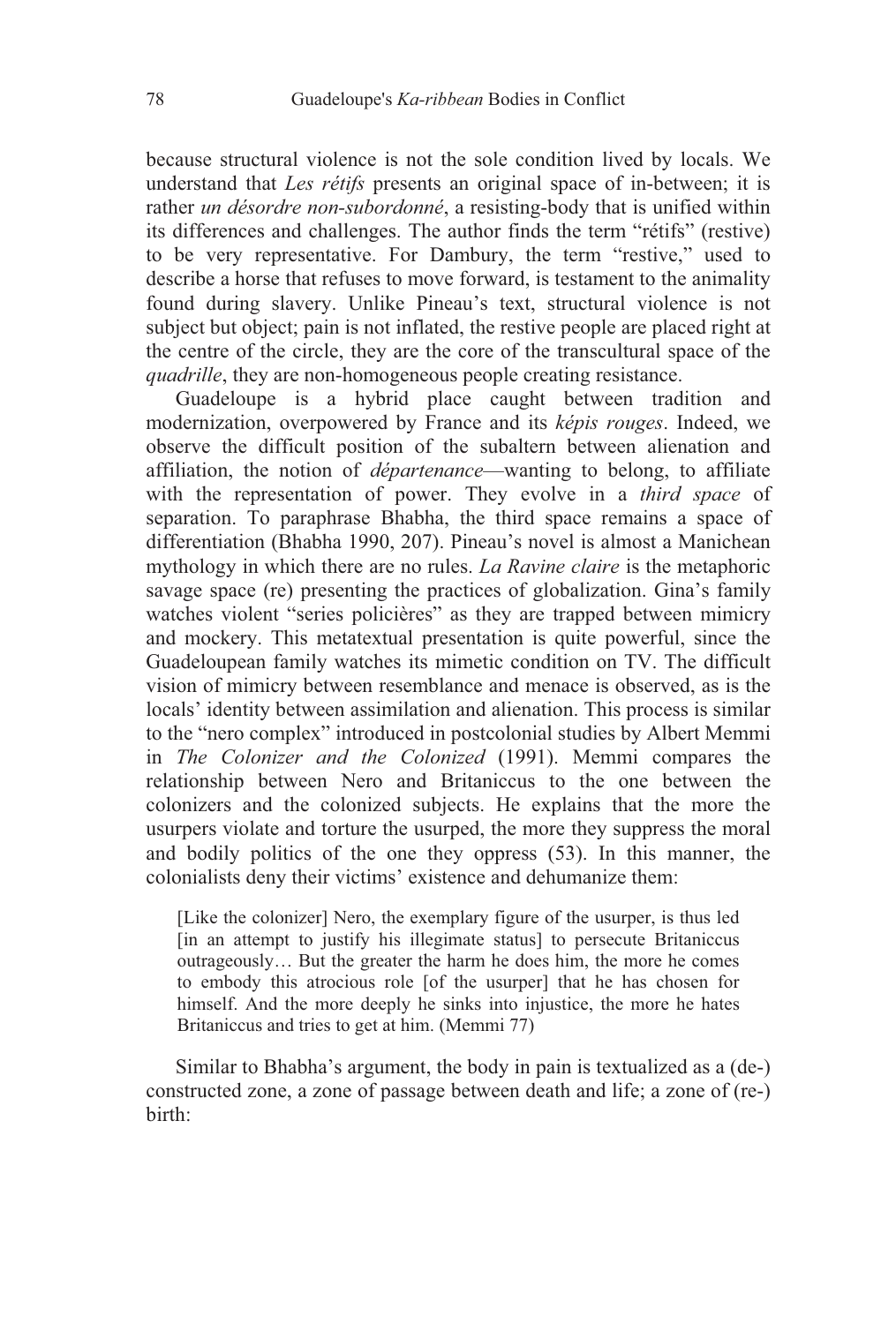[...] identity is never an a priori, nor a finished product; it is only ever the problematic process of access to an image of totality […] the image […] marks the site of an ambivalence. Its representation is always spatially split—it makes present something that is absent—and temporally deferred: it is the representation of a time that is always elsewhere, a repetition. (Bhabha 2005, 73)

The body in pain passes through *l'autre* in order to "be" itself and repasses back through itself in order to be "other" than itself. This process reveals the suffering body as a rhizome. The third space is a rhizomatic space in which the body in pain seeks identity. It is through the pain, the utterance of violence, that the contact between "moi" and *l'autre* becomes possible. Therefore, the suffering body is more than a zone of passage; it is most importantly a zone of contact. Given this characteristic, it transgresses the norms of the mainstream to maintain "it" within boundaries and to separate "it," and alienate "it."

The origin root of the rhizomatic suffering body is itself a process similar to Sankofa, and conditions the in-between characteristic of the body. The in-between is a point of origin. Consequently, the body in pain (re) presents and (con) textualizes rhizomatic strategies and procedures within the end and the beginning (which is the characteristic of the origin). To paraphrase Daniel Sibony in *Entre-deux*, there is more than one origin in a same origin, and identity is a state of shared origin (19). Hence, within the irrationality of the rhizome is to be found rationality: **"**une identité qui pèse reflète une origine dont la pulsion est devenue une compulsion" (56– 57). Following this rhizomatic distinctiveness, the voicing of Dambury and Pineau uses transgression, and the pain is not hidden; psychological, physical and societal sufferings are also expressed in the reality of their violence. The voicing of the rebellious rhizomatic body becomes a transgressional (con)text. Such writing is a mirror of the continuous negotiations of the body in pain.

#### **Conclusion**

In *Les rétifs,* class, race, gender and age do not count in the face of solidarity and oppression within the social dynamics operating among the local people (descendants of slaves). The modest, overworked and underpaid employee is also a hero (it is Guy Albert who brings his boss' daughter back home through the mix of bullets and chaos). If Dambury's "innovation" is to find a dominant voice for the story that is to be told, similar to a *quadrille au commandement* (12), all voices become a unique dominant lead. In both novels, the island of Guadeloupe is not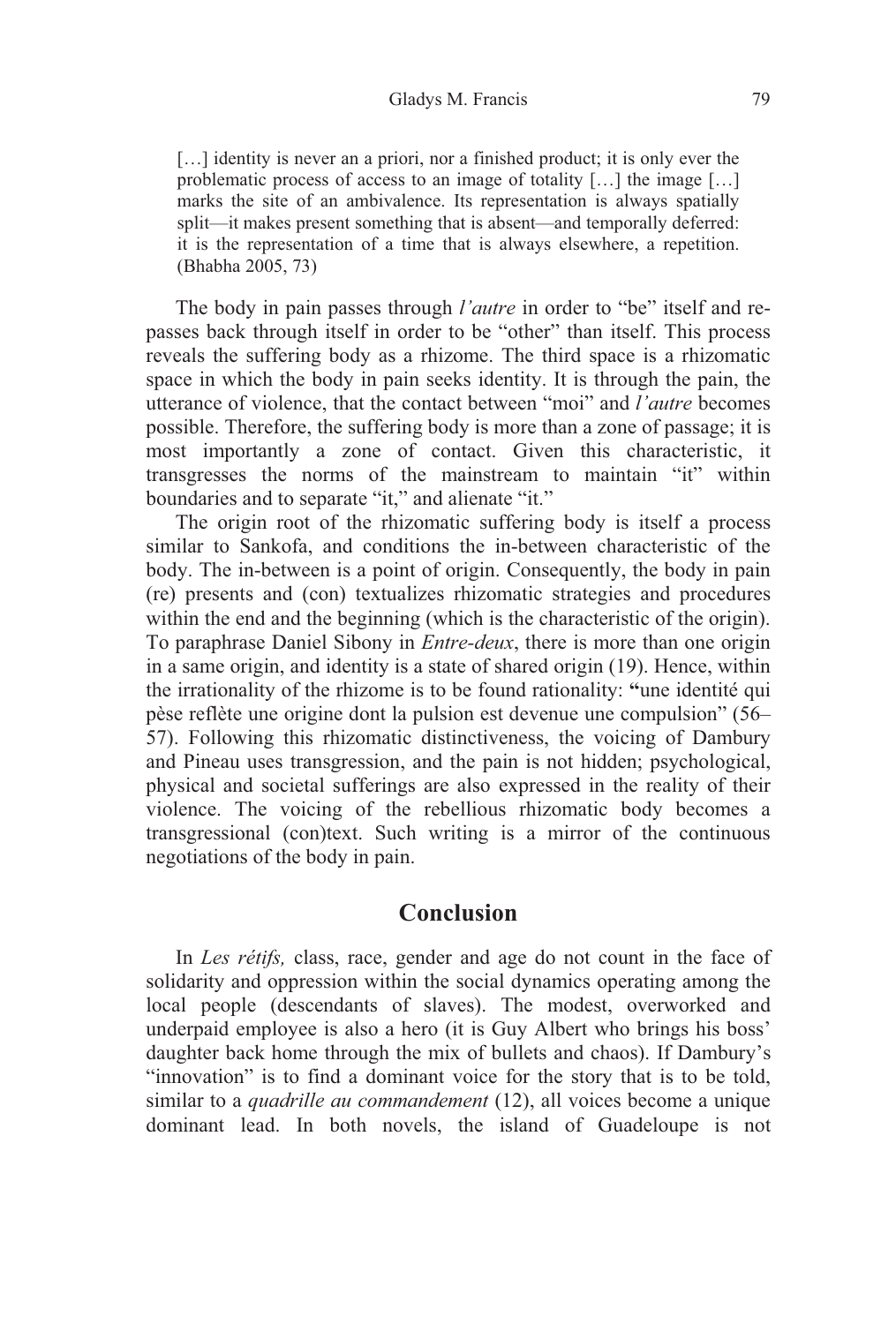conceptualized as a feminized terrain (Said 1978). Opinions and beliefs surrounding silenced portions of history are exposed, dissected and clarified for and by the collective within their singularities (which is why the capitalized "Nous" voiced in Dambury's *cour* is highly symbolic). There is a sense of solidarity in the construction of history.

The inscription of the *femmes-conteurs* defies the phallogocentric *conteur/marqueur de parole* discourse and theories presented by the creolists, Édouard Glissant or the *Négritude*'s authors. Indeed, the music lead is no longer male centred in Dambury's novel, Nono contradicts the norms by playing the accordion (a role tradition to men) (27). By decentralizing the woman's desire from that of men, Pineau's main character is a mother who does not seek to be a man's lover, nor is she defeminized; she is not in the masculine. When Dambury gives voice to Hilaire, a gay man, he does not fit the lampooned, male-less, crossdressing *makoumè* figure found in various works of the creolists. The *makoumè* is renamed "ma-commère" (67) meaning my gossiping neighbour, which reinstates the marginalized homosexual into the collective space. Indeed, Hilaire is not passive, nor invisible, but has his own share of dissidence. The texts are resistance; they incorporate the voices of the silenced (the women, the homosexual, the children…) to a historiography that has tended to be exclusively masculine and heteronormative.

If the cartographies of bodily pain are visible in both texts, the testimony of their resistance is much more predominant in *Les rétifs*. They have survived the womb of slave ships, the inhumanity of plantations, and now that they are faced with neocolonial traps and scourges it is necessary for the author to do an "innovation," to displace and replace, call and recall—be A Restive People and resist.

We have entered an anxious age of identity, in which the attempt to memorialize lost time, and to reclaim lost territories, creates a culture of disparate "interest groups" or social movements […] The importance of such retroaction lies in its ability to reinscribe the past, reactivate it, relocate it, resignify it. More significant, it commits our understanding of the past, and our reinterpretation of the future, to an ethics of "survival" that allows us to work through the present. And such a working through, or working out, frees us from the determinism of historical inevitability repetition without a difference. (Bhabha 1996, 59–60).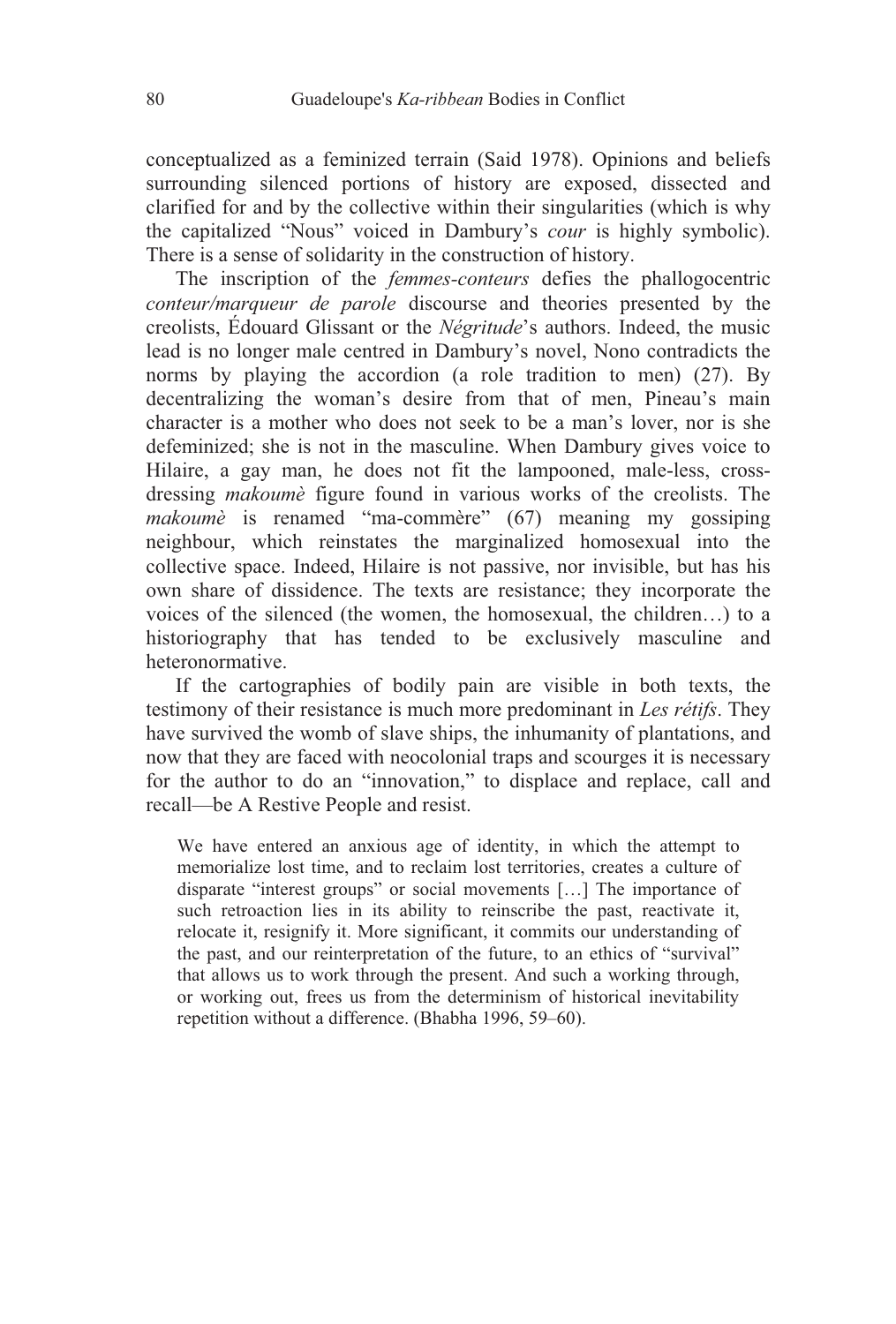#### **Works Cited**

- Bakhtin, Mikhail, "Discourse in the Novel", *The Dialogic Imagination: Four Essays*, trans. Michael Holquist and Caryl Emerson, Austin, University of Texas Press, 1981.
- Bernabé, Jean, *et al*., *Eloge de la créolité*, Paris, Gallimard, 1990.
- Bhabha, Homi, K. "The Third Space," *Identity: Community, Culture, Difference*, Jonathan Rutherford, ed., London, Lawrence & Wishart, 1990.
- —. "Culture's In-Between," *in* Stuart Hall and Paul du Gay, eds., *Questions of Cultural Identity*, London, SAGE Publications, 1996.
- —. (1994) *The Location of Culture*, NY, Routledge, 2005.
- Butler, Judith, *Bodies that Matter: the Discursive Limits of Sex*, New York, Routledge, 1993.
- Condé, Maryse, *La civilisation du bossale*, Paris, L'Harmattan, 1978.
- Cyrille, Dominique, "Sa Ki Ta Nou (This belongs to us): Creole dances of the French Caribbean," *Caribbean dance from Abakuá to Zouk, Susanna Sloat,* ed., Gainesville, University of Florida Press, 2002, 221- 246.
- Dambury, Gerty, *Les rétifs*, Paris, Éd. du Manguier, 2012.
- Daniel, Yvonne, "Come with me: Let's talk about Caribbean *quadrille*s." *Cariso! Quarterly Newsletter of the Alton Music Research Institute* 6 (2006), 6-12.
- —. "An Ethnographic Comparison of Caribbean *Quadrille*s," *Black Music Research Journal* 30. 2 (2010), 215-240.
- De Certeau, Michel, *La prise de parole et autres écrits politiques*, Paris, Seuil, 1994.
- Faivre, Antoine, *L'ésotérisme*, Paris, PUF, 2003 (1992).
- Francis, Gladys M., « Fonctions et enjeux de la danse et de la musique dans le texte francophone créole », *Nouvelles Études Francophones* 26. 1 (2011), 179-194.
- —. "Creolization on the Move in Francophone Caribbean Literature," *The Oxford Migration Diaspora Programme*, Oxford, The University of Oxford 1 (2015), 1-15.
- Glissant, Édouard, *Caribbean Discourse*, trans. J. Michael Dash, Charlottesville, University of Virginia Press, 1989.
- —. *Le Discours antillais,* Paris, Éd. du Seuil, 1981.
- —. *Poétique de la relation*, Paris, Éd. du Seuil, 1990.
- —. « Le différé, la parole », *Faulkner, Mississippi*, Paris, Gallimard, « Folio/essais », 1998.